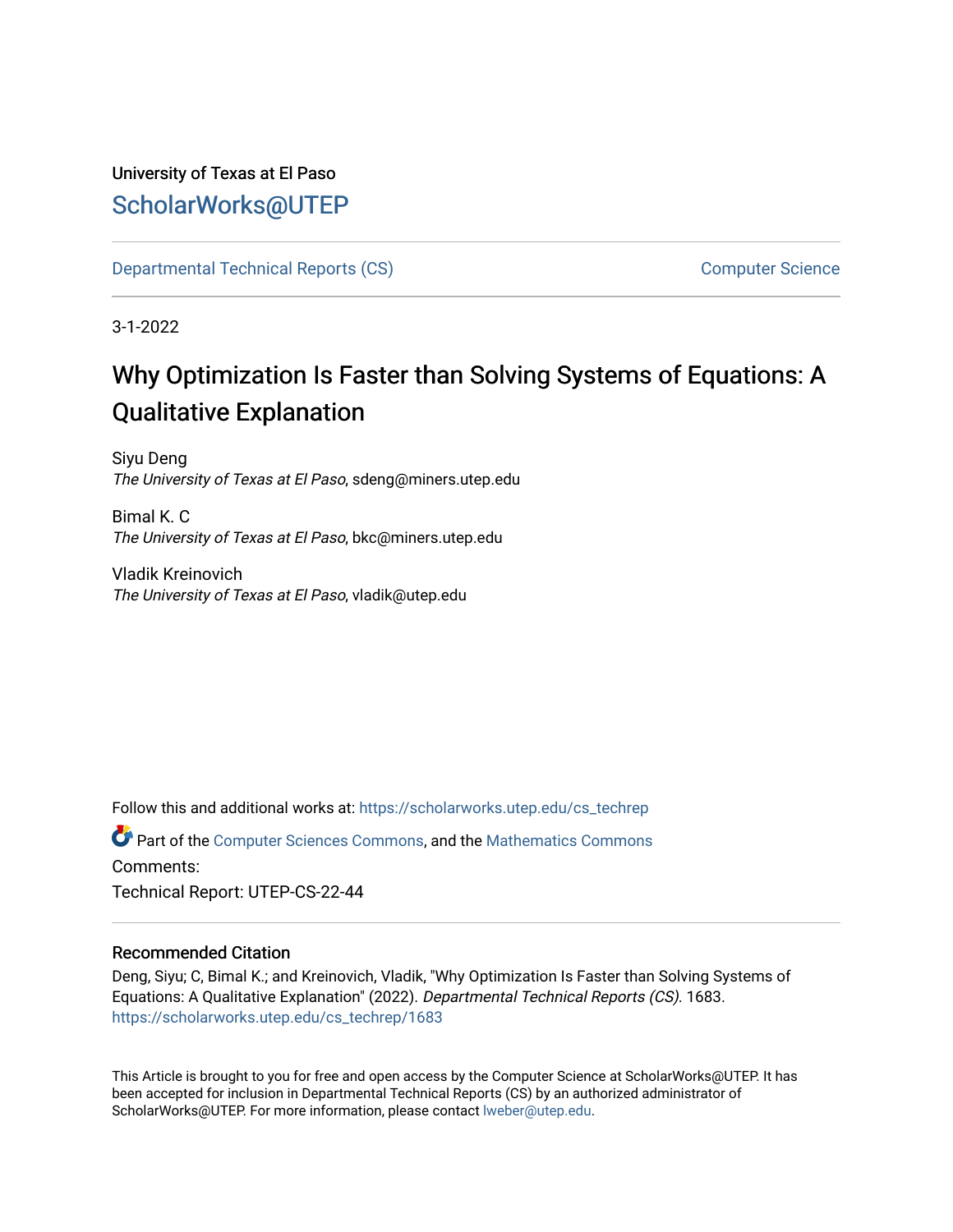# Why Optimization Is Faster than Solving Systems of Equations: A Qualitative Explanation

Siyu Deng, Bimal K C, and Vladik Kreinovich,

Abstract Most practical problems lead either to solving a system of equation or to optimization. From the computational viewpoint, both classes of problems can be reduced to each other: optimization can be reduced to finding points at which all partial derivatives are zeros, and solving systems of equations can be reduced to minimizing sums of squares. It is therefore natural to expect that, on average, both classes of problems have the same computational complexity  $-$  i.e., require about the same computation time. However, empirically, optimization problems are much faster to solve. In this paper, we provide a possible explanation for this unexpected empirical phenomenon.

## 1 Formulation of the problem

Practical problems: a general description. In many practical situations, we need to make a decision:

- decide what controls to apply,
- decide which proportion of money to invest in stocks and in bonds,
- decide the proper dose of a medicine, etc.

Siyu Deng

Department of Computer Science, University of Texas at El Paso, 500 W. University El Paso, Texas 79968, USA, e-mail: sdeng@miners.utep.edu

Bimal K C

Computational Science Program, University of Texas at El Paso, 500 W. University El Paso, Texas 79968, USA, e-mail: bkc@miners.utep.edu

Vladik Kreinovich

Department of Computer Science, University of Texas at El Paso, 500 W. University El Paso, Texas 79968, USA, e-mail: vladik@utep.edu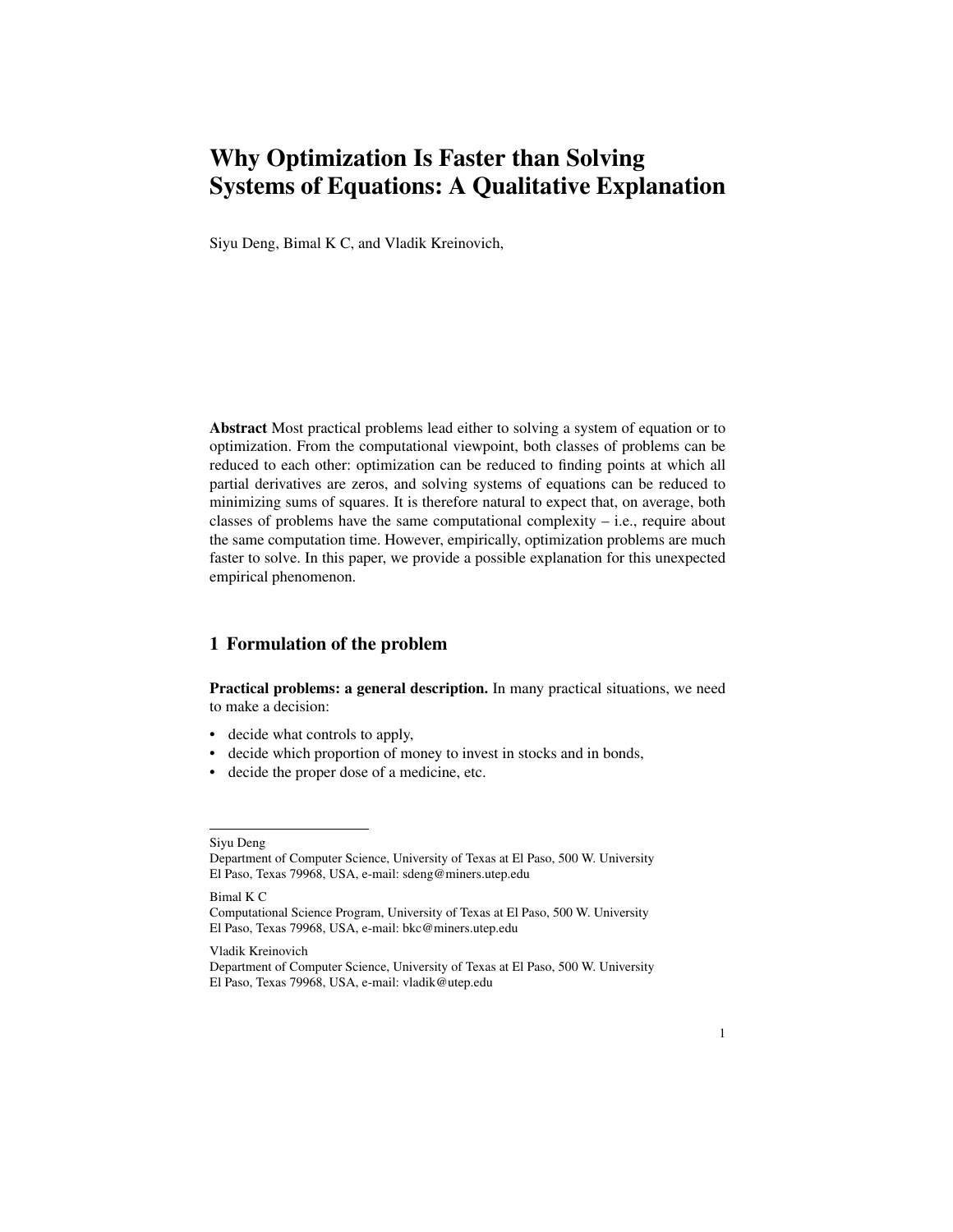What are possible options. Let us describe such problems in precise terms. Let  $x_1, \ldots, x_n$  be parameters describing possible decisions.

We usually have some constraints on the values of these parameters. Many of these constraints are equalities:  $f_i(x_1,...,x_n) = 0$  for some functions  $f_i(x_1,...,x_n)$ ,  $1 \leq i \leq m$ .

Sometimes, there is only one possible solution. In some practical situations, there are so many constraints that these constraints uniquely determine the values  $x_i$ . In this case, to find  $x_i$ , we need to solve the corresponding system of equations

$$
f_1(x_1,...,x_n) = 0,
$$
  
...,  

$$
f_m(x_1,...,x_n) = 0.
$$

Sometimes, there are many possible solutions. In other situations, constraints do not determine the solution uniquely. In this case, we must select the best of possible solutions.

Usually, the quality of a possible solution  $x_1, \ldots, x_n$  can be described in numerical terms, as  $f(x_1,...,x_n)$ . The corresponding function  $f(x_1,...,x_n)$  is known as *objective function*. Thus, we must select the possible solution that maximizes the value of the objective function.

In other words, we need to solve an optimization problem.

Unconstrained vs. constrained optimization. In some cases, we do not have any constraints. In such cases, we need to find the values  $x_i$  that maximize the given function  $f(x_1, \ldots, x_n)$ .

In other practical situations, we need to optimize the objective function  $f(x_1,...,x_n)$ under given constraints

$$
f_1(x_1,...,x_n) = 0,...,f_m(x_1,...,x_n) = 0.
$$

Lagrange multiplier method reduces this problem to unconditional optimization of the auxiliary function

$$
F(x_1,\ldots,x_n)\stackrel{\text{def}}{=} f(x_1,\ldots,x_n)+\sum_{i=1}^m \lambda_i \cdot f_i(x_1,\ldots,x_n).
$$

Summarizing. Practical problems lead to two types of mathematical problems.

• Some problems lead to solving systems of equations:

$$
f_1(x_1,...,x_n) = 0,...,f_m(x_1,...,x_n) = 0.
$$

• Some problems lead to finding the values  $x_1, \ldots, x$  for which the given function  $F(x_1,...,x_n)$  attains its largest value.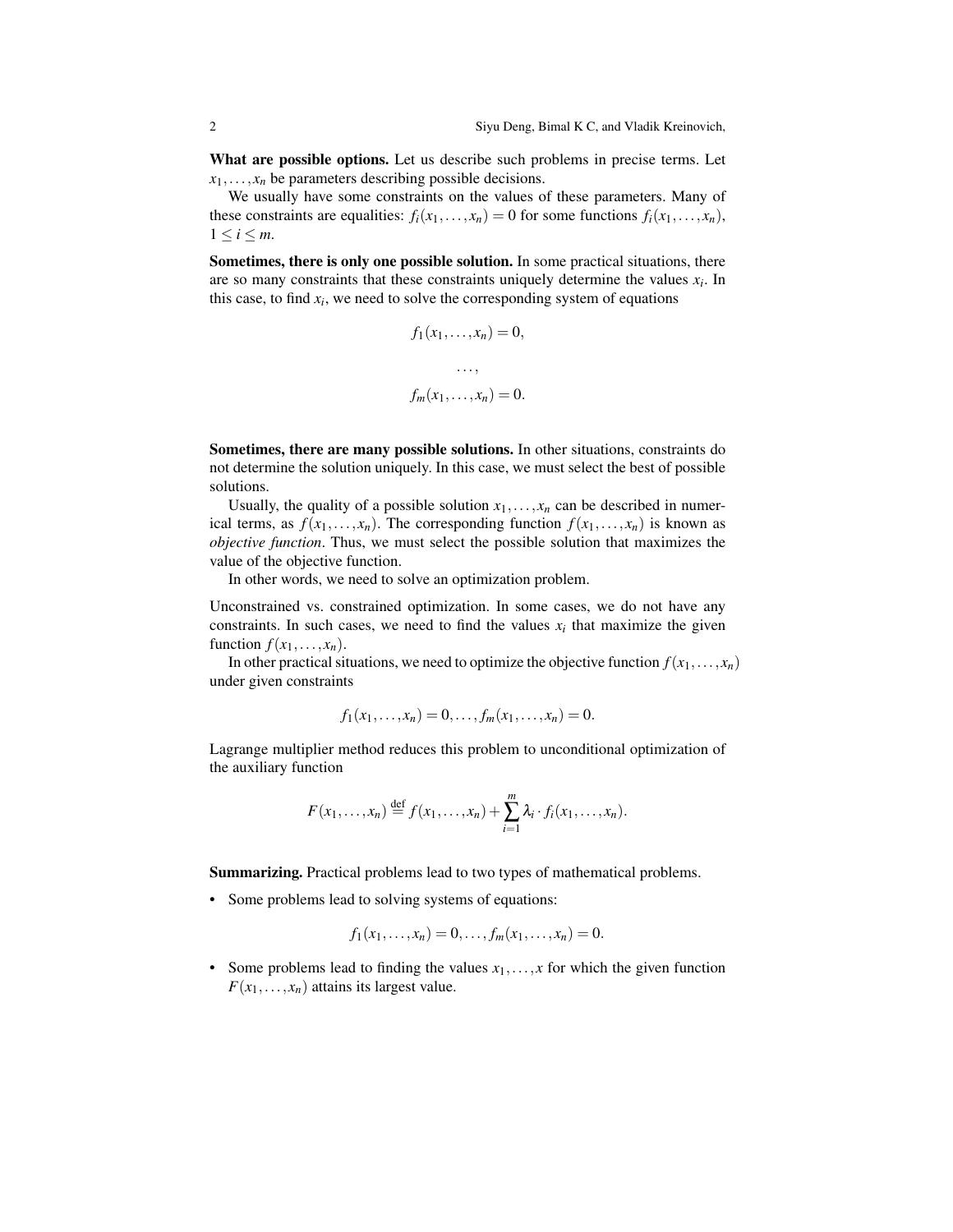Which of these two types of problems is, in general, easier to solve? It is known that these two problems can be reduced to each other.

• Optimization  $F \to \text{max}$  can be reduced to solving a system of equations obtained by equating all partial derivatives to 0:

$$
\frac{\partial F}{\partial x_i} = 0.
$$

• Solving a system of equations  $f_1(x_1,...,x_n) = 0,..., f_m(x_1,...,x_n) = 0$  is equivalent to minimizing the sum

$$
\sum_{i=1}^m (f_i(x_1,\ldots,x_n))^2.
$$

Because of this possible mutual reduction, one would expect their computational complexity to be comparable.

Surprising empirical fact and the resulting challenge. In spite of this expectation, empirically, in general, optimization problems are faster-to-solve; see, e.g., [1]. Thus, we have the following challenge:

We have two types of problems: solving systems of equations and optimization. Because of the possible mutual reduction, one would expect their computational complexity to be comparable. However, empirically, in general, optimization problems are faster-to-solve.

How can we explain this unexpected empirical fact?

### 2 Possible explanation

General observation about relative computation time. To provide an explanation, let us recall cases when some class of problem is computationally easier.

In each computation problem, there is one or more inputs and desired outputs. The output of computations is usually uniquely determined by the inputs. In mathematical terms, this means that the output is a function of the inputs. In this sense, every computation is a computation of the value of an appropriate function.

In general:

- functions of two variables take more time to compute than functions of one variable,
- functions of three variables take more time to compute than functions of two variables, etc.

In other words, the more inputs we have, the more computation time the problem requires.